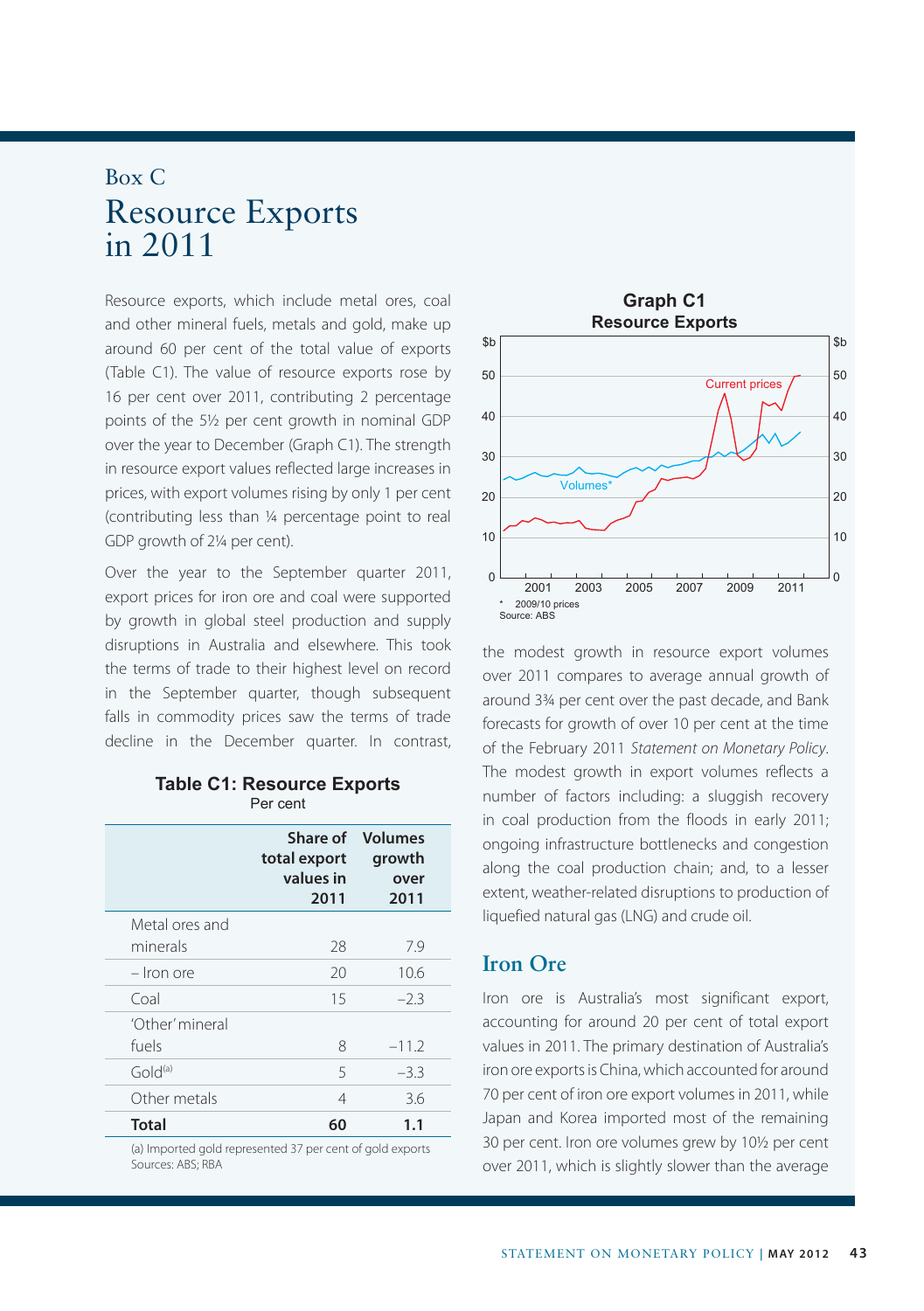annual pace of growth over the past decade (Graph C2). In early 2011, iron ore export volumes fell owing to production disruptions from a higherthan-average number of cyclones in the north of Western Australia. However, iron ore export volumes recovered strongly over the rest of the year to reach new highs, reflecting expansions in the capacity of mines and rail as well as some improvements in the utilisation of port facilities.



#### **Coal**

Coal exports accounted for around 15 per cent of the total value of exports in 2011. While the value of coal exports rose by 22 per cent over the year, export volumes fell by around 2¼ per cent. The fall in production and the sharp jump in coal prices were largely owing to the flooding of Queensland's Bowen Basin coalfields (which account for over half of Australia's coal exports) in late 2010 and early 2011. A number of mining companies and ports operated well below capacity during this time, with many mining companies declaring *force majeure*, which released them from liability associated with not meeting contracts due to circumstances beyond their control.<sup>1</sup> This resulted in coal export volumes falling by 13 per cent in the March quarter 2011 and

subtracting around ½ percentage point from real GDP growth in the quarter.

As has been widely noted, the recovery in Queensland coal exports from the flooding was much slower than expected. Initially, liaison contacts expected coal production to return to pre-flood levels in mid 2011, but this was delayed due to the difficulties associated with removing water from coal pits in flood-affected mines. As a result, coal shipments from Queensland only returned to their 2010 average levels in February 2012.

In addition to the flooding of mines in Queensland, ongoing supply-chain problems seem to have affected growth in coal exports over 2011. Liaison contacts suggest that disruptions caused by congestion, unanticipated bottlenecks and maintenance of transport infrastructure have constrained growth in coal volumes over 2011, and are likely to continue to do so over the next few years. These problems follow large capacity expansions at ports and reflect the growing size and complexity of transport networks (Graph C3). Nevertheless, coal export volumes are expected to grow solidly over the forecast period as a result of improvements in port utilisation rates and continued investment in coal mines and transport infrastructure.



# **Graph C3**

<sup>1</sup> See 'Box B: An Update on the Impact of the Natural Disasters in Queensland', *Statement on Monetary Policy*, May 2011, pp 40–43.